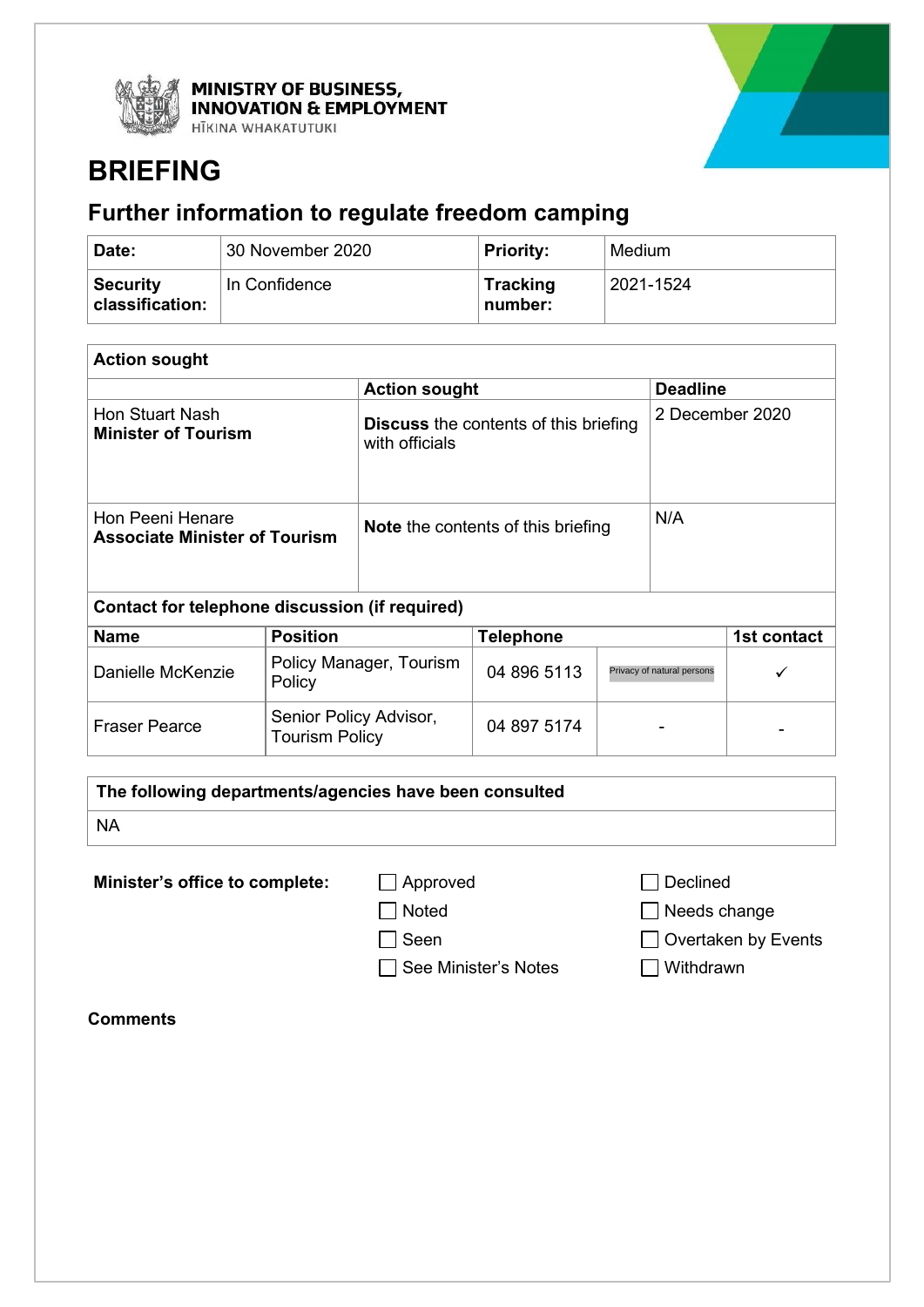

# **BRIEFING**

# **Further information to regulate freedom camping**

| Date:                                  | 30 November 2020 | <b>Priority:</b>           | Medium    |
|----------------------------------------|------------------|----------------------------|-----------|
| <b>Security</b><br>$ $ classification: | In Confidence    | <b>Tracking</b><br>number: | 2021-1524 |

## **Purpose**

This briefing responds to your request for additional information on restricting the hire, lease, sale and purchase of vehicles used for freedom camping (with sleeping facilities), which has broadened from the original request to restrict the lease and hire of vehicles that are not self-contained.

# **Recommended action**

The Ministry of Business, Innovation and Employment (MBIE) recommends that you:

a **Note** this briefing provides you with further information on restricting the hire, lease, sale and purchase of vehicles used for freedom camping (with sleeping facilities)

*Noted*

- b **Note** that we have identified two options for addressing self-containment:
	- i. new legislation to restrict the hire, lease, sale and purchase of vehicles with sleeping facilities
	- ii. making the Self-Contained Vehicle Standard compulsory for vehicles being used for freedom camping

*Noted*

c **Note** that a package of options is required to address the issues associated with freedom camping, including pricing/funding mechanisms and improved enforcement

*Noted*

d **Agree** to discuss the contents of this paper with officials at your next meeting with officials

*Agree / Disagree*

e **Agree** to meet some members of the Responsible Camping Working Group prior to Christmas this year.

*Agree / Disagree*

 $\mathcal{V}$  d  $\wedge$ 

Danielle McKenzie **Policy Manager, Tourism Policy**  Labour, Science and Enterprise, MBIE

Hon Stuart Nash **Minister of Tourism**

30 / 11 / 2020

..... / ...... / ......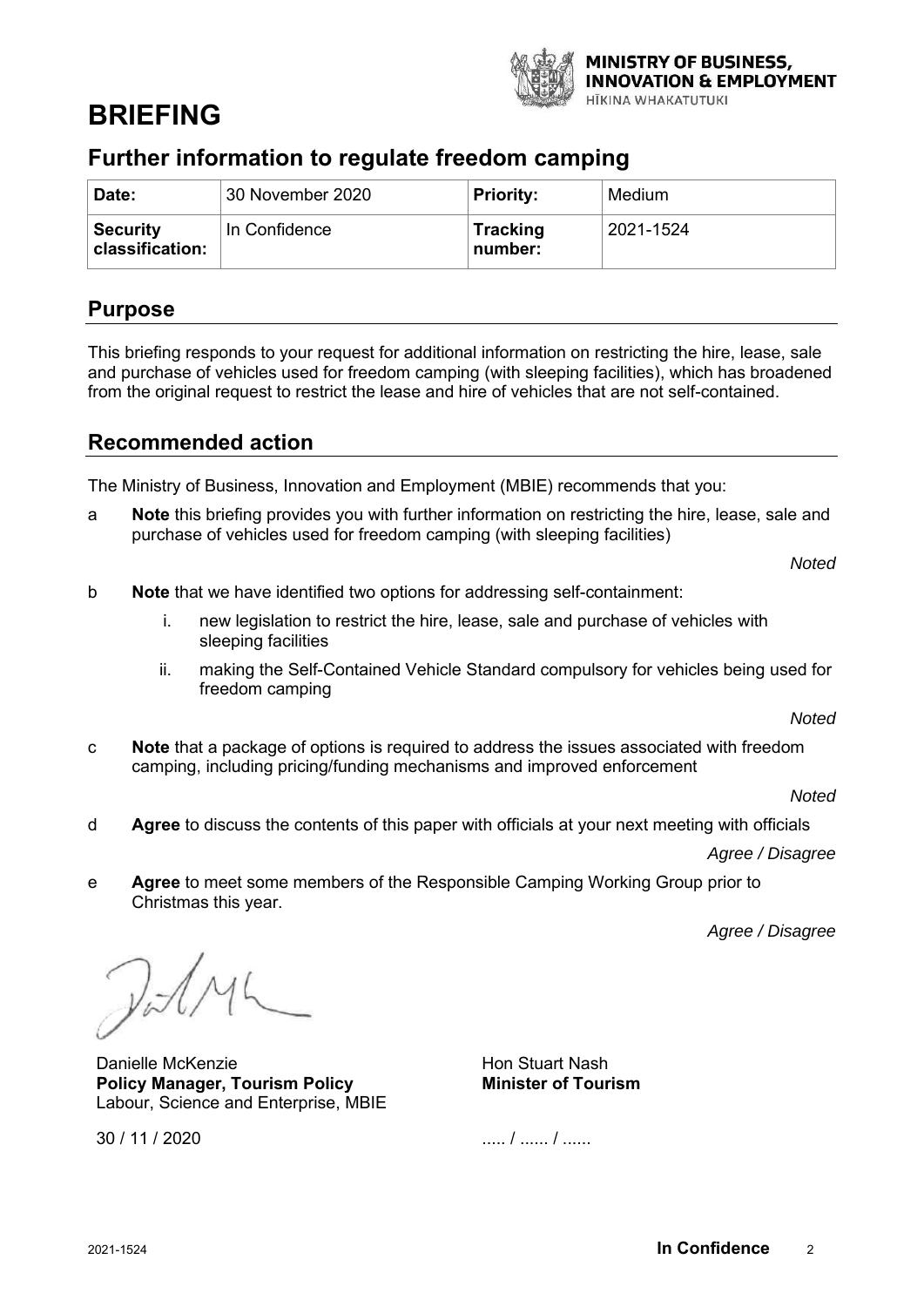# **Background**

- 1. Freedom camping is an attractive and growing option for people to visit and tour New Zealand. Overall, the challenge is to address the problems associated with freedom camping, while not impinging on legitimate activity, including hunting, tramping and people camping in places with full facilities.
- 2. On 19 November 2020 you received an aide memoire responding to your request for information on options to address touring vans that are not self-contained, and for restricting leased or rental vehicles that have sleeping facilities (Aide Memoire 2021-1432 refers).
- 3. You subsequently asked for further advice on the options available to restrict hire, lease, sale and purchase of vehicles used for freedom camping for the 2021/22 summer season. We note that you have requested urgency around providing advice on these matters.
- 4. We recommend reading this paper alongside the briefing which sets out how Government supports the management of freedom camping in New Zealand, which we provided you on 24 November 2020 (briefing 2021-1265 refers). That briefing discusses the current regime for the Self-Contained Vehicle Standard (SCVS) and options for enhancing it (both regulatory and non-regulatory).

## **Discussion on the hire, lease, sale and purchase of vehicles**

- 5. This paper identifies some of the main legal and policy considerations we would need to work through in order to restrict the hire, lease, sale and purchase of vehicles primarily used to sleep in. We include an initial analysis of this option, and note the range of options that officials and the Responsible Camping Working Group have been developing to address the issues presented by some freedom campers.
- 6. We can provide further advice to you following your meeting with officials on 2 December 2020.

### **Benefits of restricting the hire, lease, sale and purchase of vehicles**

- 7. There are a number of benefits associated with restricting the hire, lease, sale and purchase of vehicles with sleeping facilities. These include:
	- a. It would reduce the number of vehicles used to freedom camp, which may also have flow on benefits for reducing congestion at some freedom camping sites.
	- b. It will reduce (but not eliminate) the incidence of poor behaviour at freedom camping sites.
	- c. It is likely to get strong public support from those that perceive freedom camping negatively.

### **Risks or unintended consequences**

- 8. However, these changes could have unintended consequences on communities, and may not fully address the policy outcomes intended, including:
	- a. Restrictions will not cover all freedom campers, for example, those who camp in tents.
	- b. It will only address one aspect of the local government infrastructure issues generated by visitors.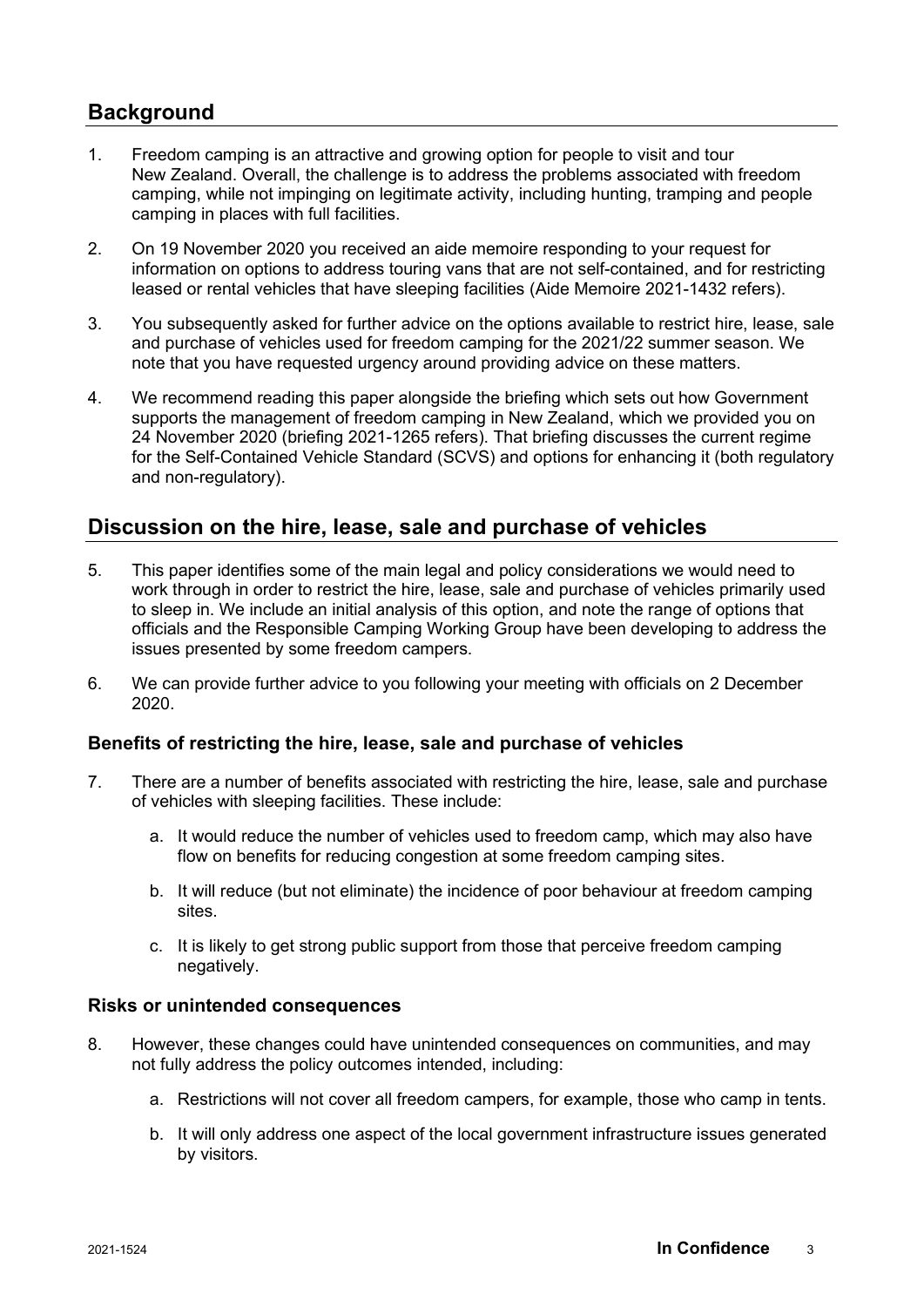- c. It will likely impact groups such as trampers and hunters, who freedom camp at the beginning or end of a trip, and/or as part of that activity.
- d. It will likely impact people who own non-self-contained vehicles (such as caravans) used primarily for camping in full-facility campgrounds; and those providing full-facility campgrounds, particularly commercial campground owners.
- e. Provision needs to be made for people sleeping in vehicles for purposes other than freedom camping (discussed further below).

#### *Restriction would not prevent people sleeping in vehicles*

- 9. People sleep in vehicles for a range of reasons:
	- a. As part of their work activity (for example some freight trucks include sleeping facilities).
	- b. To maintain road safety. This includes resting on the side of a road when they are too tired, or people who sleep in their car to avoid driving while under the influence.
	- c. People who do not have alternative accommodation (temporarily, or longer term).
- 10. A restriction on hire, lease, sale, and purchase may not prevent people sleeping in their vehicle in these circumstances, and nor would this be desirable. The difficulty would be in determining whether someone parked by the roadside was doing so as part of travel, or their intent was to freedom camp.
- 11. It is not unusual for travellers to under-estimate the length of time to travel between destinations in New Zealand, and therefore need to stop before, for example, they reach a campground.

#### **Legislative change is likely to impact some businesses and individuals**

- 12. As you are aware, these restrictions are likely to impact businesses who sell such vehicles, as well as individuals who may wish to, for example, on-sell the family caravan. We note that you have already indicated that you would compensate those businesses and individuals. This could either take the form of paying them to remove non-compliant vehicles from the road, or pay for conversion to comply with any new regime.
- 13. Depending on the changes you wish to make, other groups may be impacted, who are currently not contributing to freedom camping issues. This includes hunters, trampers, people camping in places with full facilities and homeless people.
- 14. The exact numbers of vehicles in scope of any changes is unknown, but the results of the 2019/20 summer research into responsible camping show that of those people who stayed at a freedom camping site, most did so in self-contained vehicles (see Table one below).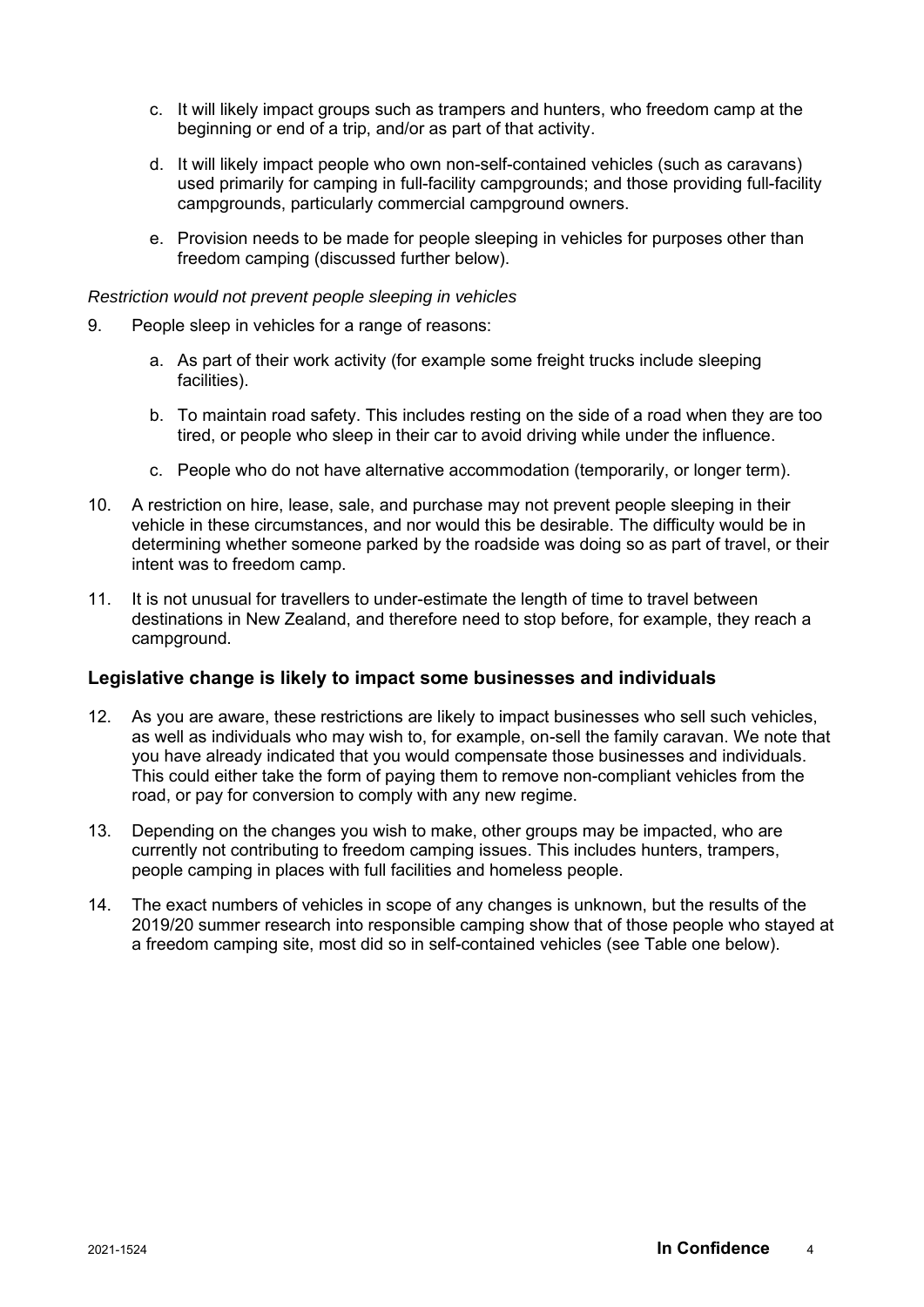*Table one: proportion of freedom campers who used a vehicle that was certified selfcontained*<sup>1</sup>

| <b>Campers</b>                                  | <b>Share of self-contained</b><br>(certified/stickered) | Share sleeping in vehicle<br>overnight <sup>2</sup> |
|-------------------------------------------------|---------------------------------------------------------|-----------------------------------------------------|
| Domestic campers                                | 93%                                                     | 94.2%                                               |
| International visitors in<br>purchased vehicles | 77%                                                     |                                                     |
| International visitors in<br>budget rentals     | 77%                                                     |                                                     |
| International visitors in<br>premium rentals    | 100%                                                    | 100%                                                |

- 15. While based on a survey, this information suggests that just over 20% of international visitors that freedom camp do so in a vehicle that has not been certified self-contained.
- 16. Initial engagement with industry suggests that the number of budget vehicles that are hired for the purposes of responsible camping is in the low thousands. It is unclear as to how many New Zealanders or visitors choose to sleep in vehicles that are not certified as selfcontained, or for which the main purpose of the vehicle is transportation. There are over 100,000 Motorhome Camping Association members.
- 17. Industry has advised that these types of vehicles are encouraged to, and often, stay in commercial and conservation campgrounds, or freedom camping sites with facilities.

# **Legislative considerations**

### **Definition of vehicles**

- 18. It will be necessary to define what vehicle types would be captured. There are no existing legislative definitions that identify types of vehicles at the level of granularity required. Options include:
	- a. All caravans, mobile homes, and motor caravans (for example, vehicles which can be used as a place of abode and have facilities for cooking, eating, sleeping and washing); and/or
	- b. [Other] vehicles designed or adapted for both transportation and sleeping in; or
	- c. Vehicles intended for freedom camping.
- 19. Option (a) will only provide partial coverage, options (a) and (b) are likely to be most effective, but will also affect camping activity that is not freedom camping. For example, those campers that stay in commercial camping grounds.
- 20. Option (c) is unlikely to prove practicable, as at point of sale, in particular, it is difficult to prove what either the seller or the purchaser intends to use the vehicle for and usage can change over time.

 $1$  The main findings of this research was drawn from a survey of 7,328 unique respondents. 6,283 responses came from New Zealand residents and 505 were from international visitors.

 $2$  As this information is based on a survey, it is likely that the actual proportion of freedom campers (both domestic and international) who sleep in a vehicle is lower.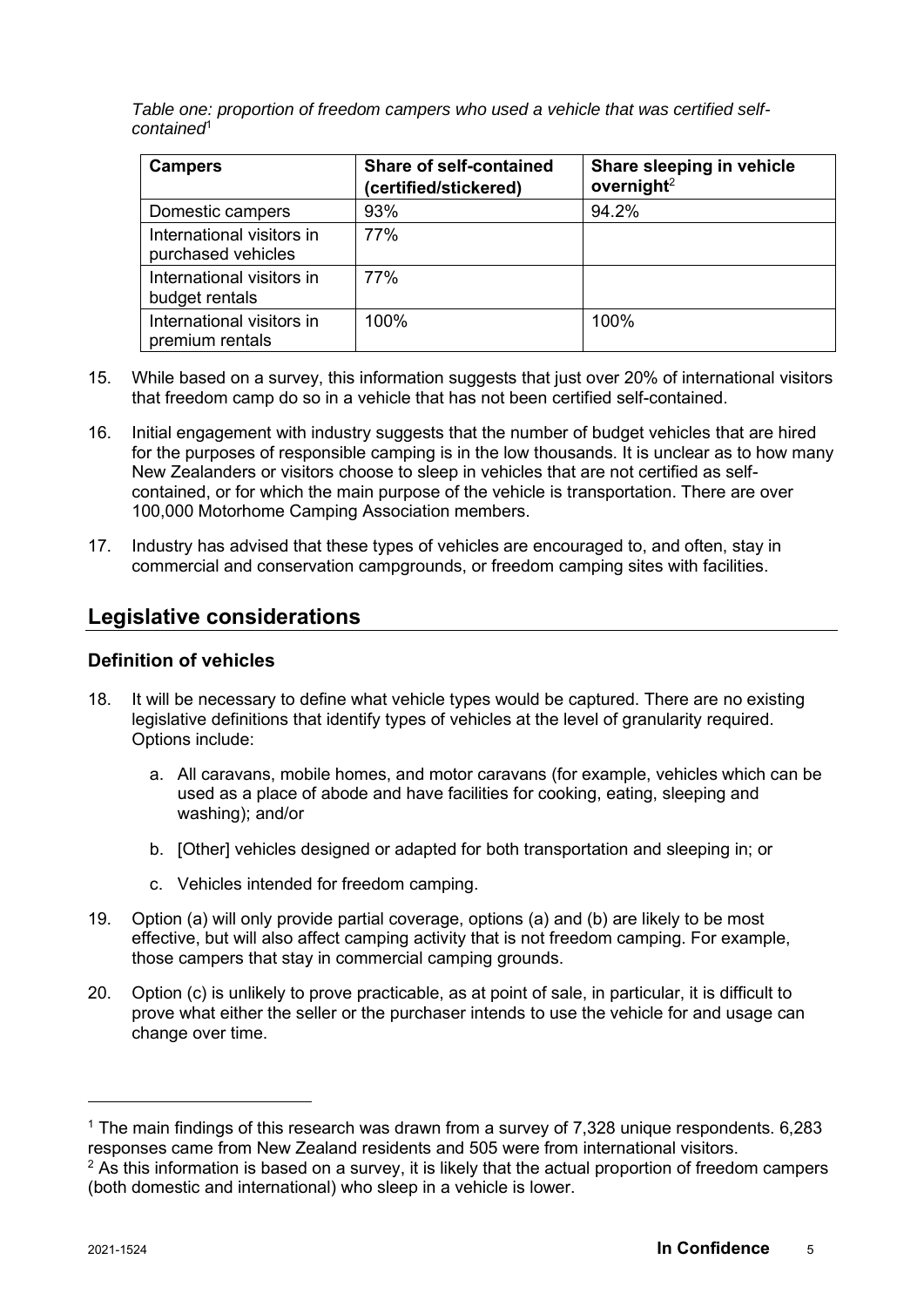- 21. None of the options would cover vans and other large vehicles which people can sleep in, but have not been specifically adapted (for example, people could simply have a mattress in the back); or cars that can be used in conjunction with tents (or other temporary structures).
- 22. Distinguishing between these types of vehicles may be challenging. For instance, caravans are easily identifiable, but vans would be more challenging. Extending further into station wagons and large people movers would be even more so.
- 23. It is worth noting that some of these vehicle types have been adapted to meet the standard set by the Self-Contained Vehicle Standard (SCVS). **Annex two** provides some examples of vehicles that currently meet and do not meet the SCVS, and how we think these vehicles would be impacted through the two options set out in this paper.

### **Defining self-containment**

24. It would be necessary to define what self-containment looks like in the legislation, in order to declare about the requirements that must be met in order to be certified self-contained. This could either be done by a stand-alone definition the legislation itself, or by reference to the SCVS. Our tentative view, subject to discussions with Parliamentary Counsel Office, is the latter is preferable. This is because there is a high level of detail in the SCVS which may not be appropriate for primary legislation. For example, the SCVS sets out rules that stipulate you must be able to use the toilet while the bed is in place. The SCVS is discussed further in **Annex one**.

#### **Liability and penalties for non-compliance**

#### *Renting/leasing/selling*

- 25. The burden of responsibility would need to fall on both the seller/leasor and the buyer/lease. We consider that both parties to the transaction should be held accountable for enforcement purposes.
- 26. We believe that the penalties for hiring, leasing, selling and purchasing would need to be higher than those currently allowed for under the Freedom Camping Act 2011 (currently \$200). We would recommend that penalties for companies be higher than for individuals, as this would minimise any incentives to knowingly rent or sell vehicles that are noncompliant. In addition, many international freedom campers may be unaware of the requirements for freedom camping, and would trust that a vehicle that they hire or purchase would be suitable for freedom camping.

#### *Adapting a vehicle*

27. It would likely be necessary to create a penalty for adapting a mechanism to include sleeping facilities that are not self-contained. This would address the potential loophole of focussing on the state of the van at point of sale. It is likely that people would otherwise purchase a standard van, such as a delivery van, with the intent to convert it for freedom camping purposes.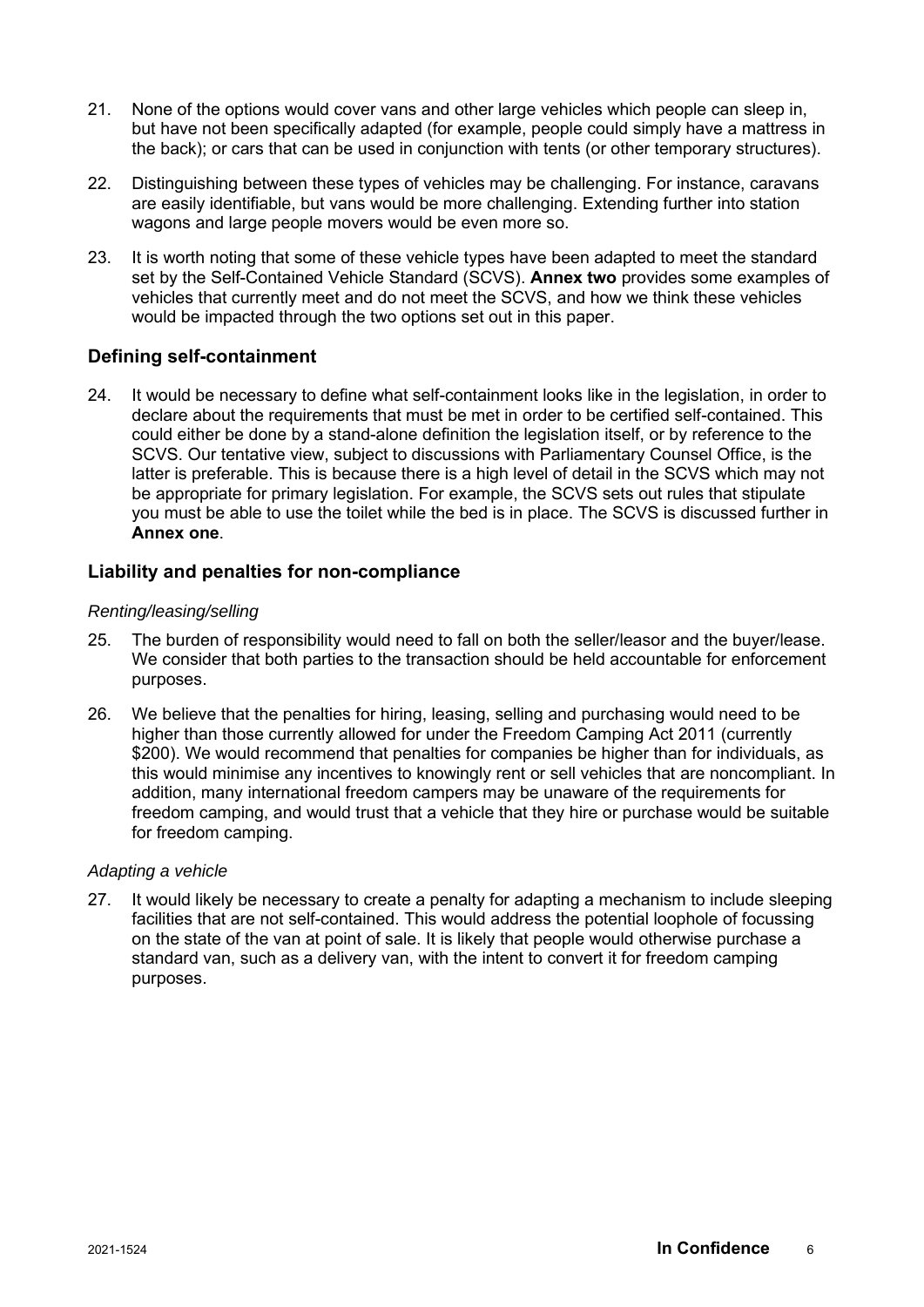### **Legislative instrument**

- 28. At this stage, we have considered three possible legislative vehicles to restrict the hire, lease, sale and purchase of certain vehicles with sleeping facilities for the purposes of freedom camping. This includes:
	- a. The Freedom Camping Act 2011
	- b. The Land Transport Act 1998 (or other transport regulations or legislation)
	- c. New legislation or regulations.

#### *The Freedom Camping Act 2011*

- 29. The Freedom Camping Act 2011 (FCA) is intended to manage freedom camping. However, the FCA is limited to allowing local authorities and the Department of Conservation to create by-laws to manage and restrict activities on the land that they own. This means it does not regulate freedom camping on private land.
- 30. It is also likely that including restrictions on hire, lease, sale and purchase of vehicles would be considered out of scope because the prohibition on these vehicles would apply irrespective of whether the vehicle is intended to be used for freedom camping or for some other purpose.
- 31. However, we could amend the FCA to:
	- a. simplify councils' ability to restrict camping at specific freedom camping sites to certified self-contained vehicles only
	- b. increase the penalties to reduce the likelihood of non-compliance.
- 32. Any changes to the FCA would require engaging the Minister of Local Government and Minister of Conservation, who are the Ministers responsible for this Act.

#### *Land Transport Management Act 2003*

- 33. The purpose of the Land Transport Management Act 2003 (LTMA) is *to contribute to an effective, efficient and safe land transport system*. As neither freedom camping or the selfcontained standards of a vehicle are issues affecting the transport system, it is unlikely restrictions would be within scope. Further, as sleeping in vehicles is actively encouraged for tired drivers, these proposals may be seen as contrary to the purpose of the LTMA.
- 34. Any changes to the LTMA would require engagement with the Minister of Transport, who is the Minister responsible for this Act.

#### *New legislation*

35. Given the above issues of scope, we consider specific legislation to be the best option. However, as this would need to be constructed, it will take the longest to develop and draft. If new legislation was to be introduced, consideration would need to be given as to which agency would administer the Act.

#### **Timeframes would be tight to implement change for the 2021/22 summer season**

36. Introducing a new regulatory scheme through new legislation or amending existing legislation may present challenges to implement change by 2021/2022. The International Visitor Levy, for example, took twenty months from first briefing to first payment and this process included passage under urgency (removing 6 months from the process).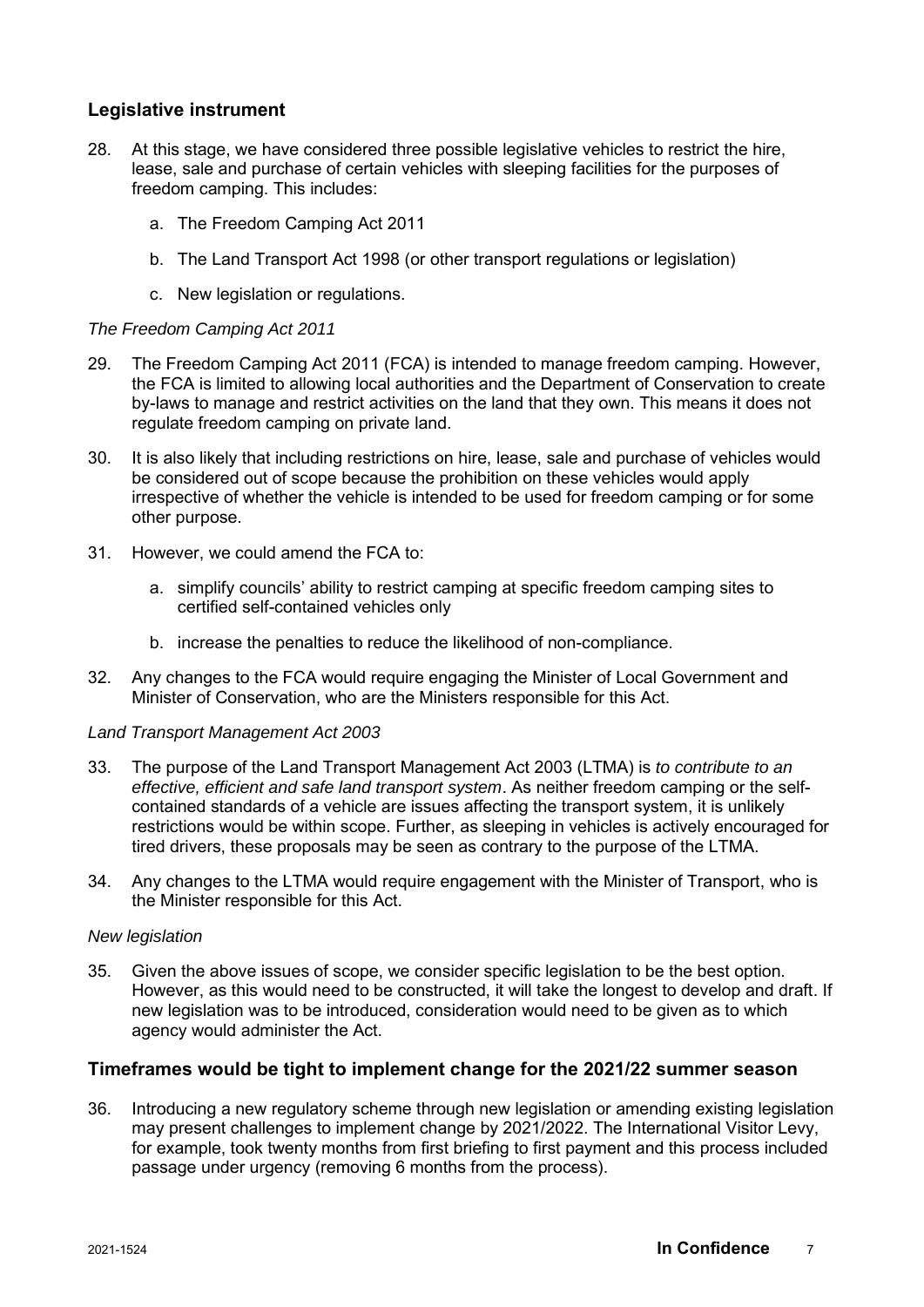- 37. As the legislation would need to rely on the SCVS, we would also recommend a review of this Standard. This would address concerns – both real and perceived – about the application of the Standard in the current environment. Standards New Zealand, who administer the SCVS, have advised that changes to the SCVS would take a minimum of three to six months.
- 38. It is likely that legislation could be concurrently developed alongside a review of the SCVS. However, to ensure that the SCVS fully reflected the legislative intent, we would need to update the Standard first before passing any legislation.

#### **Alternative / complimentary option – SCVS compulsory for freedom camping**

- 39. Based on the work to date with the Responsible Camping Working Group, our initial view is that your policy objective of managing behaviour of freedom campers could be better achieved by making the SCVS compulsory for all freedom campers.
- 40. This will provide an enforcement option to manage any non-certified vehicles and their occupants. It will also avoid imposing additional costs on people who are camping in fullfacility campgrounds (with flow-on effects to those businesses).
- 41. We have also piloted options for funding/pricing mechanisms that would help address the pressures on local government infrastructure. You will shortly be receiving a briefing on pricing mechanisms that provides more detail.
- 42. Making the SCVS compulsory would:
	- a. Provide greater coverage and flexibility, as it would be activity-based (and therefore could be applied to vehicles that are otherwise difficult to define in legislation).
	- b. It would also likely support stronger management of freedom camping while ensuring the benefits of responsible camping continue to be experienced by businesses and communities.

### **Next steps**

#### **We recommend you meet with Responsible Camping Working Group representatives prior to Christmas**

- 43. The Responsible Camping Working Group met on 27 November to discuss the progress achieved since the last working group meeting on 25 June, and to discuss its priorities for Government. The Working Group is seeking a meeting with you prior to Christmas, which we understand is a priority for you as well.
- 44. We recommend that you meet the Working Group the week commencing 14 December 2020. We can work with your office to facilitate this, and provide you with a briefing in advance to support your attendance. This briefing can also update you on the outcomes of the Working Group meeting on 27 November 2020.

#### **Further advice**

45. We can continue to provide you with further details relating to strengthening the management of freedom camping, including through either restricting the hire, lease, sale and purchase of vehicles designed or adapted for sleeping in, or a prohibition on freedom camping in vehicles that are not self-contained.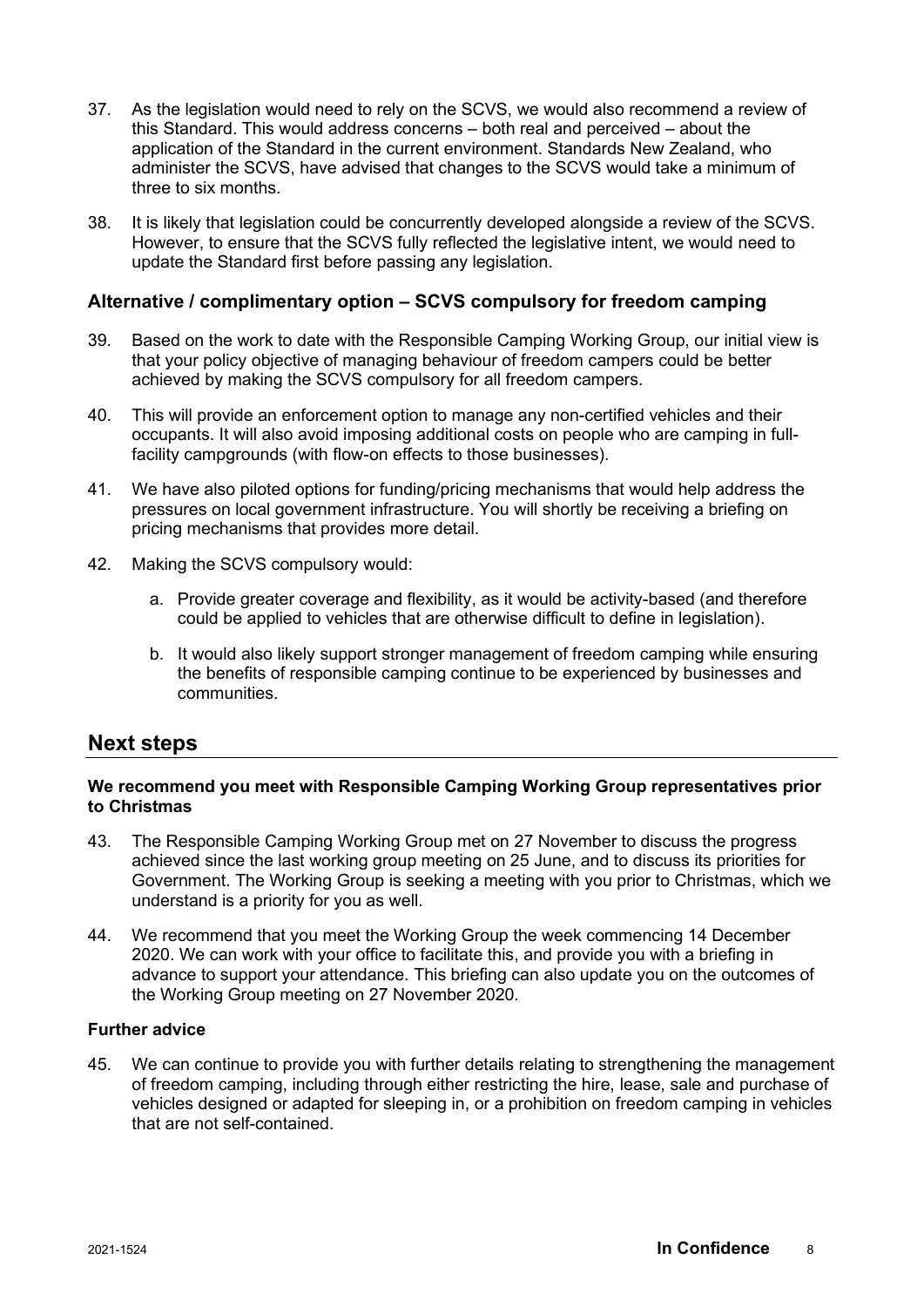- 46. Advancing the issues discussed in this briefing and implementing legislation is possible, but will likely require further analysis and testing with central and local government. We would also recommend discussions with industry stakeholders.
- 47. Should you wish to proceed further, we will prepare a legislative bid. Following that, we will develop a workplan which sets out milestones for a:
	- a. Cabinet paper seeking policy approval
	- b. Review of the SCVS
	- c. Public consultation document
	- d. Final Cabinet paper
	- e. Legislative drafting and submission of the Bill.

### **Annexes**

Annex one: Information on the Self-Contained Vehicle Standard Annex two: Examples of vehicles that are certified self-contained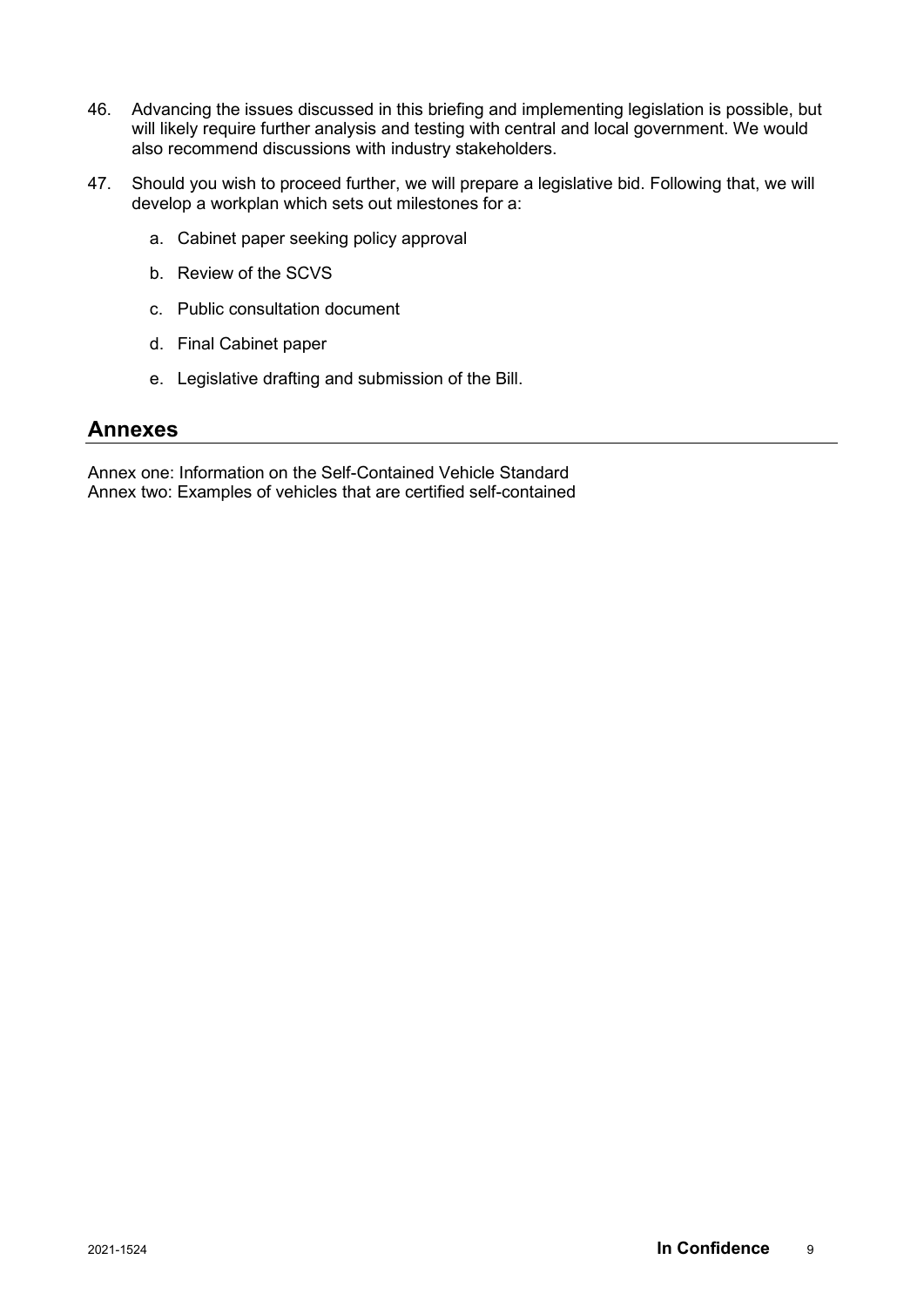# **Annex one: Information on the Self-Contained Vehicle Standard**

#### **How any legislative change might interact with the Standard for the Self-Containment of Motor Caravans and Caravans**

- 1. There is a lot of complexity to the New Zealand Standard for the *Self-containment of motor caravans and caravans* (NZS 5465:2001), which is more commonly referred to as the Self-Contained Vehicle Standard (SCVS). We recommend that any change to the legislative settings for self-contained vehicles require a review of the existing standard.
- 2. The SCVS is designed to help provide a solution to the problems associated with the use of motor caravans and caravans in areas where there are no sewage disposal facilities.
- 3. The SCVS enables owners to get their vehicles certified that they meet certain requirements in terms of providing a water supply, sanitary plumbing and drainage and solid waste containment.
- 4. The SCVS could be simplified and strengthened to help provide greater clarity and trust in the Standard.

#### **Definitions in the SCVS**

- 5. Caravan and Motor Caravan are defined in the SCVS. There are a number of vehicles that can fall into these definitions:
	- a. Caravan: any structure designed for human habitation, which is capable of being moved from one place to another, by being towed, or transported on another vehicle.
	- b. Motor Caravan: a motor caravan is a motor vehicle, which can be used as a place of abode and contains facilities for cooking, eating, sleeping and washing, and is not a passenger service vehicle.

#### **Toilet minimum requirements are broad**

- 6. Currently the SCVS notes that the minimum requirement for a toilet is that it is adequately restrained or secured when travelling. It also requires that the toilet shall be useable within the vehicle, including sufficient head and elbow room whenever required, even with the bed made up.
- 7. This broad definition of a toilet means that both fixed toilets and portable toilets are possible to be certified under the standard, so long as the waste can be stored for three days.

#### **Process for certification**

- 8. To become certified a vehicle must be inspected by one or two approved testing officers (depending on their experience and qualifications). If a vehicle passes these inspections, then an approved issuing authority can then issue:
	- a. *A self-containment certificate*, which lists the equipment fitted and the number of people the vehicle is capable of supporting. The standard sets out the form of the certificate, and it must be kept (but does not need to be displayed) inside the certified vehicle).
	- b. *A self-containment warrant*, which must be affixed to the inside left of the front window or windshield. The warrant must state:
		- i. The vehicle's registration number
		- ii. The date of issue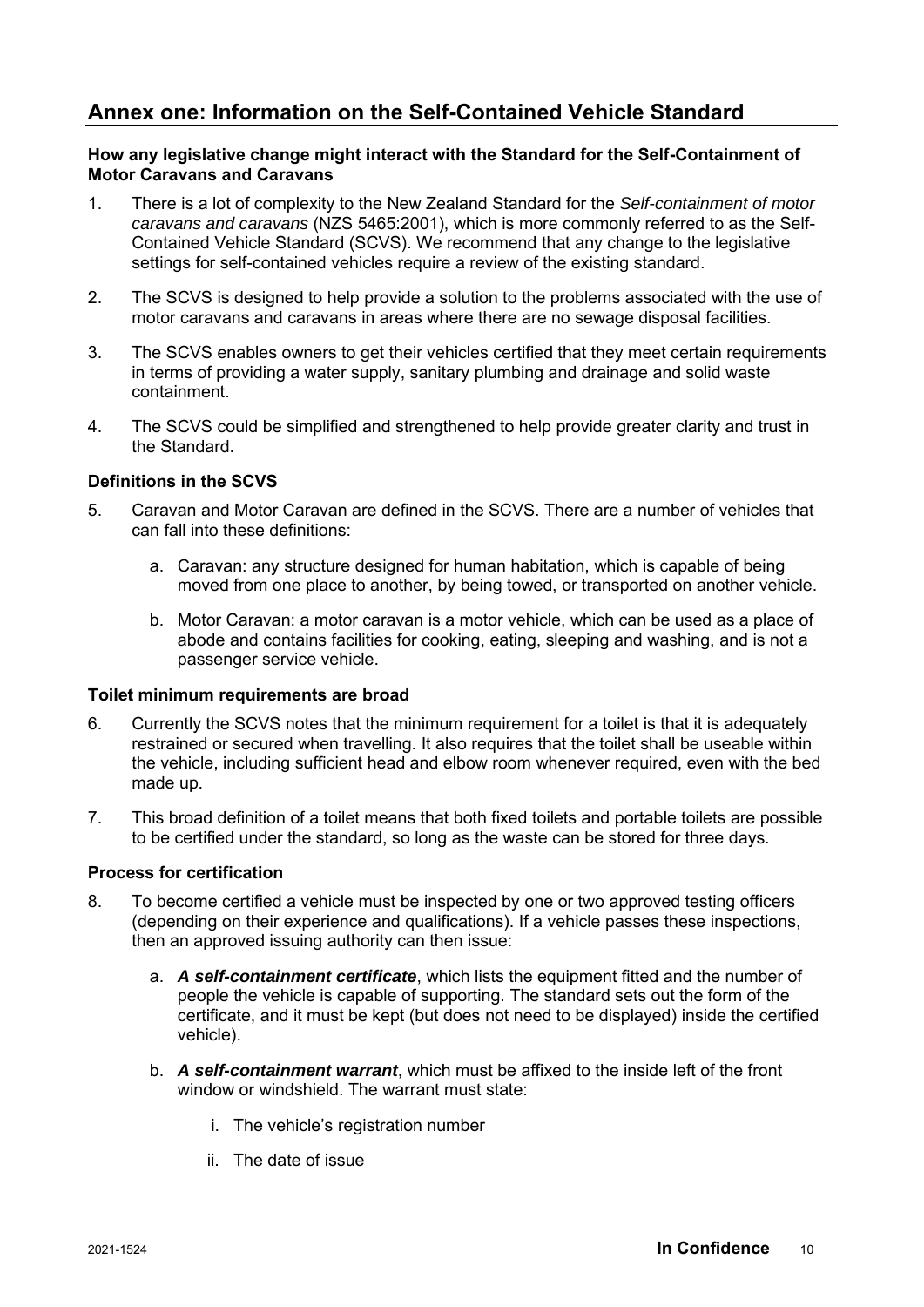- iii. The issuing authority
- iv. The maximum number of occupants allowed
- v. The expiry date
- vi. The website where a copy of the certificate can be viewed (if applicable)

### **How to know if a vehicle is certified as a self-contained**

| <b>MOTOR CARAVANS AND CARAVANS</b><br><b>EXPIRY DATE</b><br>23-04-2013<br><b>SELF CONTAINED</b><br><b>TRY6903</b><br><b>REGISTRATION NUMBER:</b><br><b>MAXIMUM OCCUPANTS:</b><br>4.<br>DATE OF ISSUE:<br>12-08-2011<br><b>ISSUING AUTHORITY:</b><br><b>NZMCA</b><br>Certified self contained to NZS 5465 | The self-containment warrant is the primary<br>mechanism used by enforcement officers to<br>determine if a vehicle is certified self-<br>contained.                                                                                     |
|----------------------------------------------------------------------------------------------------------------------------------------------------------------------------------------------------------------------------------------------------------------------------------------------------------|-----------------------------------------------------------------------------------------------------------------------------------------------------------------------------------------------------------------------------------------|
| <b>SELF CONTAINED</b><br><b>Certified self contained to NZS 5465</b>                                                                                                                                                                                                                                     | A certified self-contained vehicle may also<br>display this sticker in the bottom right-hand<br>corner of the rear window, or right hand<br>side of the rear bumper.<br>Failure to display this sticker is not a breach<br>of the SCVS. |

9. An enforcement officer can request to see the self-containment certificate of a vehicle if they are not convinced of the authenticity of the self-containment warrant.

### **Updating the SCVS**

10. It will take time to review the standard. Standards New Zealand have advised that it will take three to six months to make and consult on minor changes to the SCVS. It also advised that timeframes could be longer if more significant changes are required.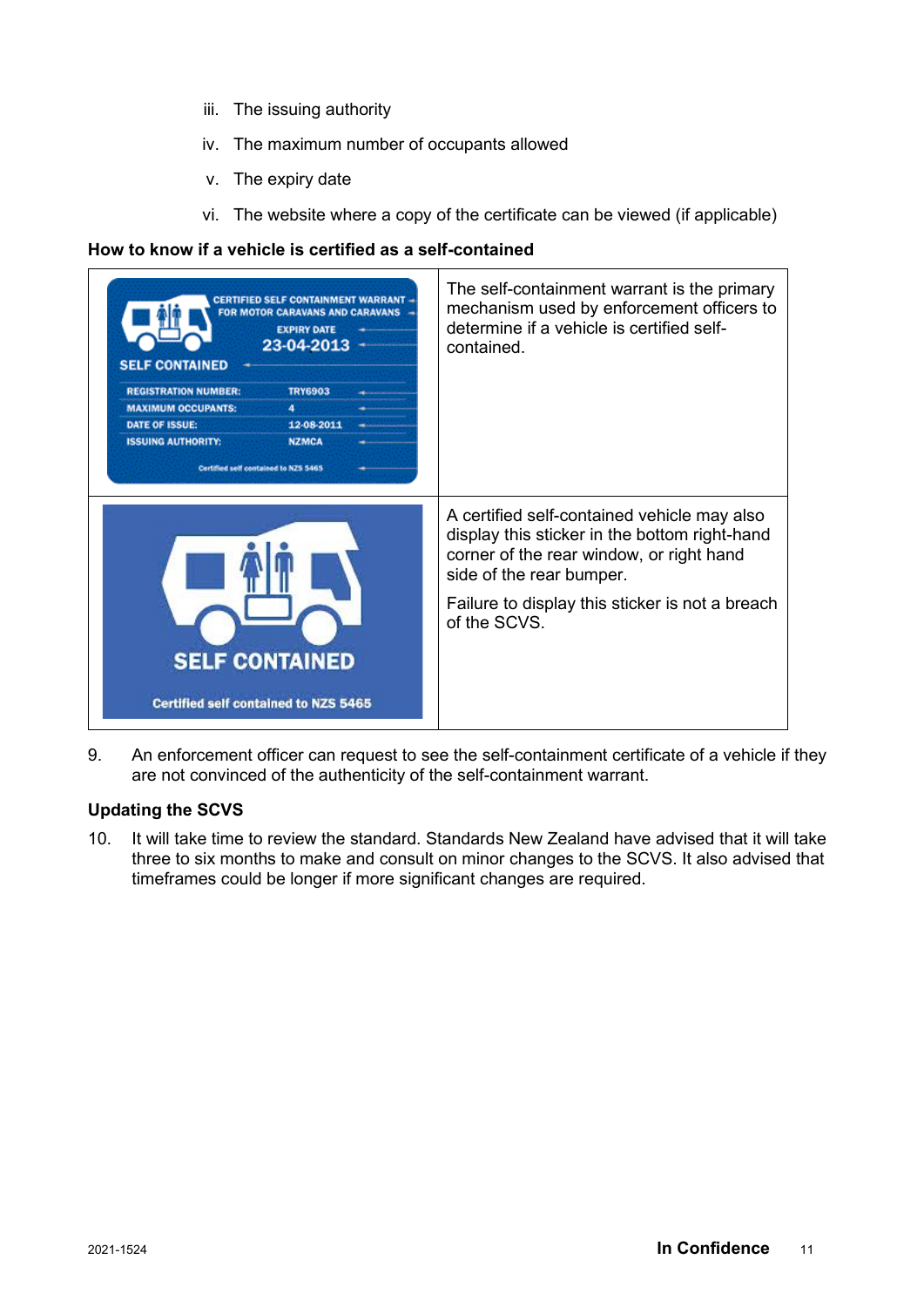# **Annex two: Examples of vehicles that are certified self-contained**

- 1. This annex provides you with a high-level analysis of:
	- a. What types of vehicles are currently certified as self-contained
	- b. Whether these vehicles are currently used at some freedom camping sites
	- c. Whether these vehicles would be used at freedom camping sites if we banned the sale, lease, hire or purchase of non-certified vehicles with sleeping facilities
	- d. Whether these vehicles would be prevented from being used at freedom camping sites if the SCVS was made compulsory.

| Vehicle                                                                                                                                                                                                                    | Can the vehicle be used                             |                                                                                                                |                                                                                        |
|----------------------------------------------------------------------------------------------------------------------------------------------------------------------------------------------------------------------------|-----------------------------------------------------|----------------------------------------------------------------------------------------------------------------|----------------------------------------------------------------------------------------|
|                                                                                                                                                                                                                            | Currently<br>at some<br>freedom<br>camping<br>sites | If we ban<br>hire/sale of<br>non-<br>certified<br>vehicles                                                     | $\ldots$ at freedom<br>camping<br>sites if we<br>make the<br><b>SCVS</b><br>compulsory |
| Surprising<br>This vehicle is not certified self-contained as it<br>does not provide a toilet. It can carry 12L of fresh<br>water and 12L of waste water. It can sleep two, and<br>provides some basic cooking facilities. | Yes                                                 | No<br>This vehicle<br>is currently<br>hired for the<br>purpose of<br>camping,<br>but has no<br>toilet.         | No                                                                                     |
| This vehicle is not certified self-contained as it<br>does not provide a toilet or waste water facilities. It<br>can carry 40L of fresh water and has cooking<br>facilities. It can sleep two to three people.             | Yes                                                 | <b>No</b><br>This vehicle<br>is currently<br>rented for<br>the purpose<br>of camping,<br>but has no<br>toilet. | <b>No</b>                                                                              |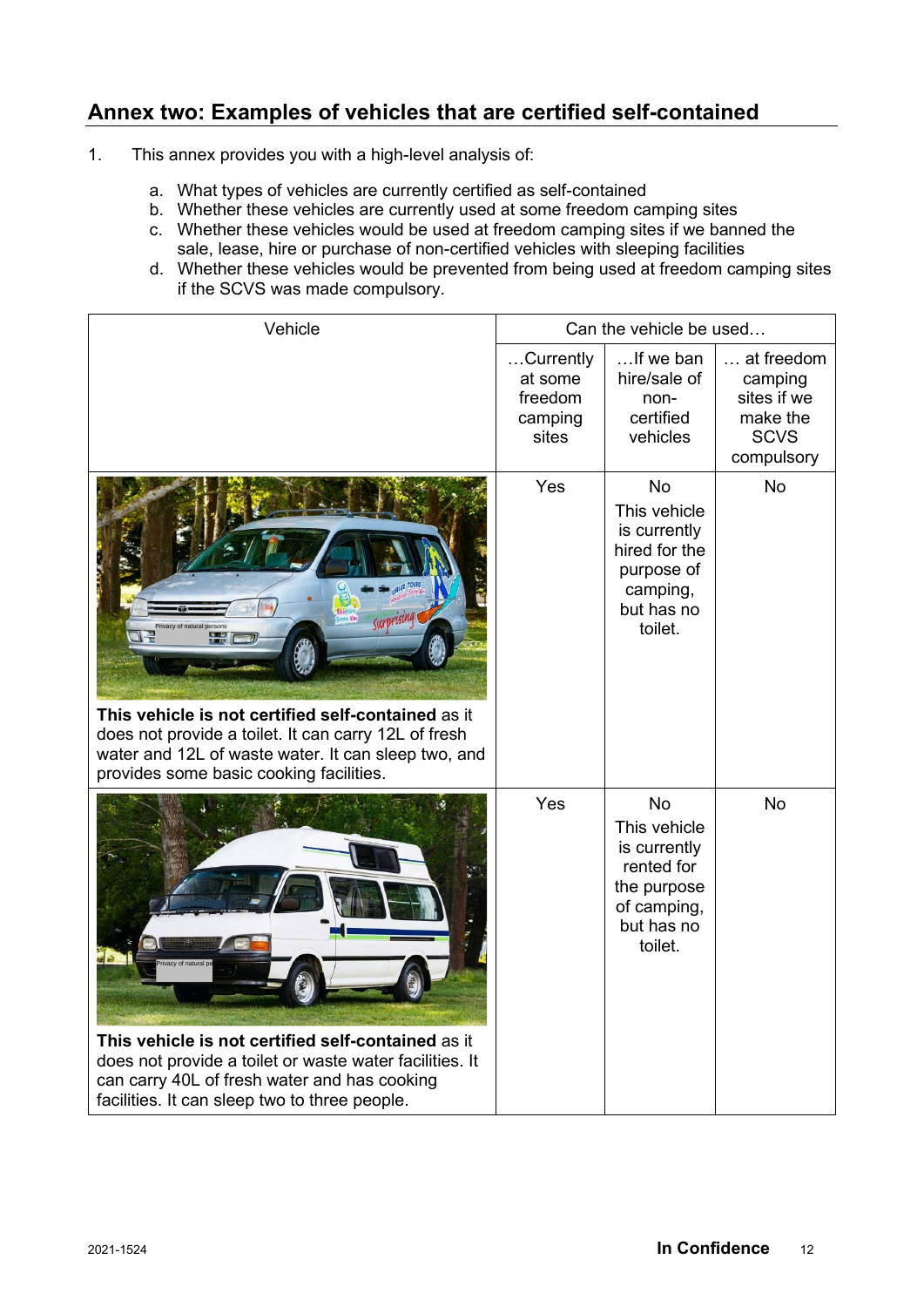| Vehicle                                                                                                                                                                        | Can the vehicle be used                             |                                                                                                                                       |                                                                               |
|--------------------------------------------------------------------------------------------------------------------------------------------------------------------------------|-----------------------------------------------------|---------------------------------------------------------------------------------------------------------------------------------------|-------------------------------------------------------------------------------|
|                                                                                                                                                                                | Currently<br>at some<br>freedom<br>camping<br>sites | If we ban<br>hire/sale of<br>non-<br>certified<br>vehicles                                                                            | at freedom<br>camping<br>sites if we<br>make the<br><b>SCVS</b><br>compulsory |
| This vehicle is would not be certified as self-<br>contained as it does not provide a toilet and is<br>unlikely to provide cooking or waste water facilities.                  | Yes                                                 | Potentially<br><b>This</b><br>appears to<br>be a DIY<br>conversion<br>of a<br>passenger<br>vehicle with<br>a mattress<br>in the back. | No                                                                            |
| This vehicle is certified as self-contained for six<br>adults. It can carry 140L of fresh water and 150L of<br>waste water. It has cooking facilities, a shower and<br>toilet. | Yes                                                 | Yes                                                                                                                                   | Yes                                                                           |
| This vehicle is certified as self-contained for two<br>adults. It can carry 20L of fresh water and 24L of<br>waste water. It has cooking facilities and a toilet.              | Yes                                                 | Yes                                                                                                                                   | Yes                                                                           |